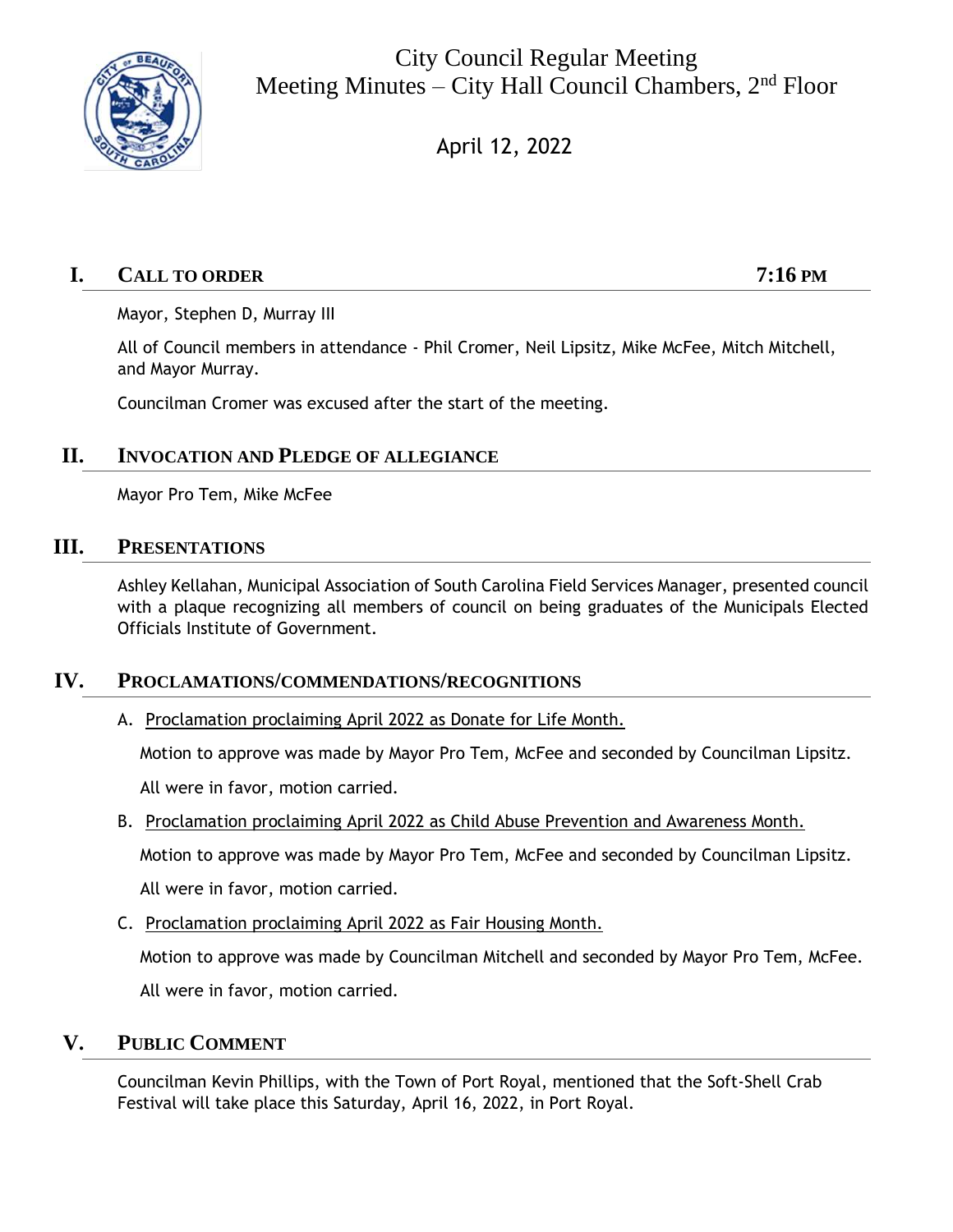David Bartholomew introduced himself and stated that he would be running for Beaufort County Council, District 2.

## **VI. MINUTES**

A. Worksession and Regular Meeting – March 22, 2022.

Motion to approve was made by Mayor Pro Tem, McFee and seconded by Councilman Lipsitz.

Minutes approved as presented.

## **VII. NEW BUSINESS**

A. Request from Second Helpings to serve beer and wine at a private Volunteer Appreciation Event at the Washinton Street Park on Wednesday, May 11, 2022, from 5:00 to 7:00 pm.

Motion to approve was made by Mayor Pro Tem, McFee and seconded by Councilman Lipsitz.

All were in favor, motion carried.

B. Request from the Memorial Day Committee to host a Memorial Day Parade on May 30, 2022, from 10:00 - 11:30 am.

Motion to approve was made by Councilman Lipsitz and seconded by Councilman Mitchell.

All were in favor, motion carried.

C. Request for Co-Sponsorship from Friends of Caroline Hospice to host Release and Remember event in the Henry C. Chambers Park on April 30, 2022, at 11:00 am.

Motion to approve was made by Mayor Pro Tem, McFee and seconded by Councilman Lipsitz.

All were in favor, motion carried.

D. Authorize City Manager to enter into a contract for Auditing Services.

Motion to approve was made by Councilman Mitchell and seconded by Mayor Pro Tem, McFee.

Alan Eisenman, Finance Director, gave an overview of RFQ 2022-114 for Finance Audit Services, with Mauldin & Jenkins Certified Public Accountants being selected as the most qualified. He stated that they have provided this service to the city for the past 5 years with positive results.

All were in favor, motion carried.

E.  $FY-2022$  Budget Amendment -  $1<sup>st</sup>$  reading.

Motion to approve was made by Mayor Pro Tem, McFee and seconded by Councilman Lipsitz.

Alan Eisenman, Finance Director, went over the amendments as they were not included in the original budget for the fiscal year.

All were in favor, motion carried.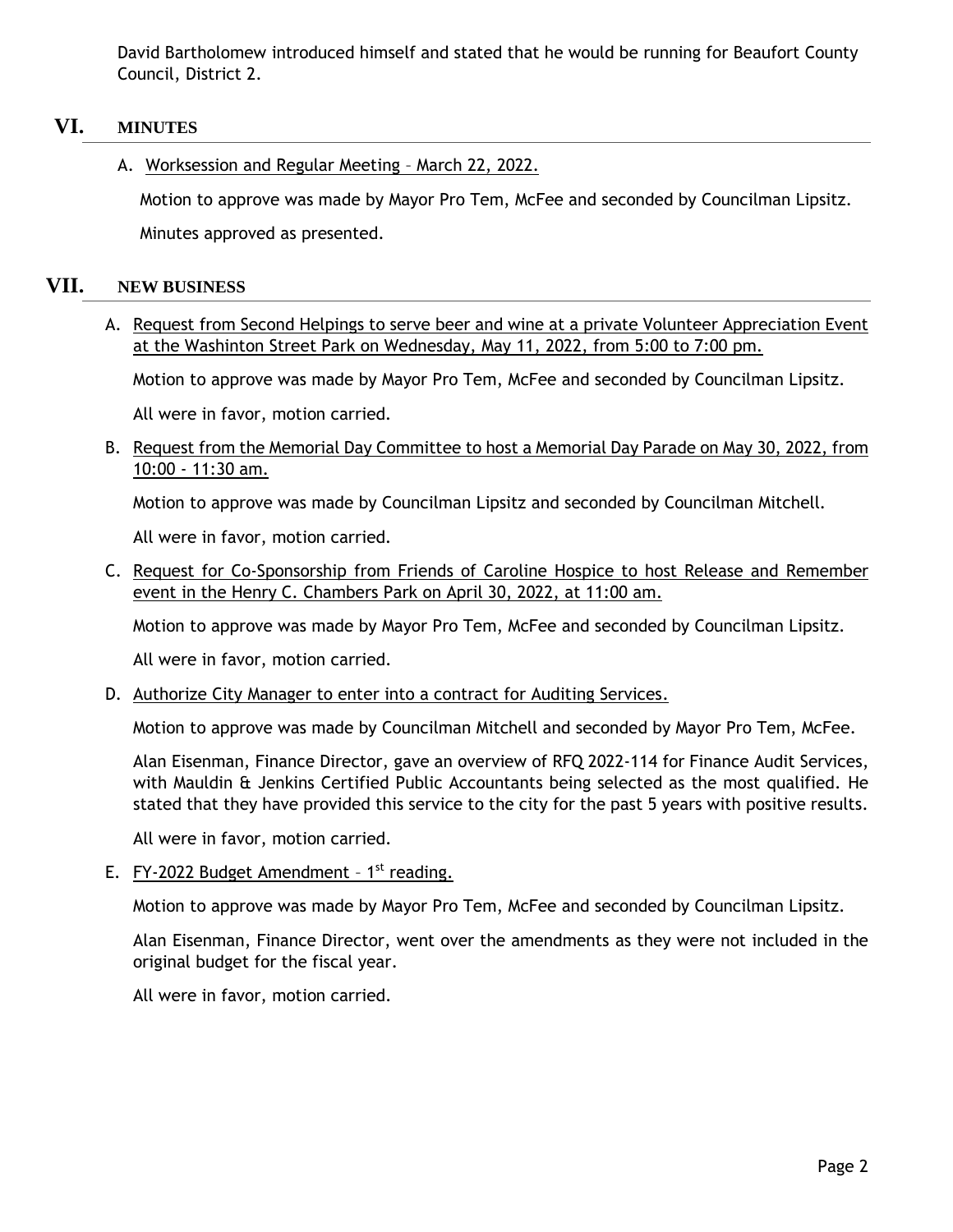# **VIII. REPORTS**

#### **City Manager's Report**

The city has issued 21 new commercial building permits, and 21 new residential home permits since the first of the year. He also stated that 28 new business licenses were issued as well.

Stated that Public Works will be out cleaning storm drains and planting flowers at the intersections throughout the city. Asked for the public's help in identifying those that are doing damage to our parks and other public areas.

Council retreat will be held April 27 – 28, 2022, at the St. Helena Library. The agenda will be posted soon.

The city will be hosting a Public Safety Jobs Fair from 10:00 am - 2:00 pm on May 11<sup>th</sup> and May 14<sup>th</sup> at City Hall, 1911 Boundary Street. All are welcome to attend.

Reported that regardless of what is being said in the media, the city is interested in a solid program for Impact Fees. He stated that we are working with county staff to address our concerns.

Stated that to date, \$52,800 has been raised in the Pride of Place donations for the Ukraine. Thanked Greg Rawls, and Mary and Eric Thibault for their efforts to make and sell Ukraine flag pins. They have raised over \$22,000.00 that is included in the overall total.

#### **Mayor's Report**

He is grateful to see the generosity of the community on the donations that have been made for the City of Ostroh. Appreciates all the work done by those that have helped with this endeavor. He also thanked Mary and Eric Thibault, and Greg Rawls, who have made over 700 flag pins from blue and yellow glass that was donated by the Bullseye Glass Company in Oregon.

Recognized Principal Michelle Sackman with Beaufort Elementary School for a very successful Career Day.

There will be a Beaufort Techstars Startup weekend from April 29, 2022 – May 1, 2022, at the new location for the South Coast Cyber Center at 1100 Boundary Street. The Beaufort Digital Corridor is organizing this event.

Hopes to see everyone at the Soft-Shell Crab Festival in Port Royal this Saturday, April 16, 2022.

Congratulated Councilman Lipsitz and Councilman Mitchell on completing their final class of Leadership Beaufort. Applications are being accepted for next year's class. You can contact the Beaufort Chamber of Commerce for more information.

April 27 – 28, 2022, will be the council retreat. It will be held at the St. Helena Library. Victor Dover and Eric Pate with Dover, Kohl & Associates will be facilitating.

Was disappointed to see an opinion editorial in The Beaufort Gazette by the Beaufort County Chairman regarding Impact Fees. From the Mayor's perspective, the municipalities have been engaging in the process. The city is a willing partner because Impact Fees are an important tool.

Wished all a Happy Easter.

#### **Councilman Mitchell**

Thanked the Mayor for moderating the talks about Ukraine that were held at USCB.